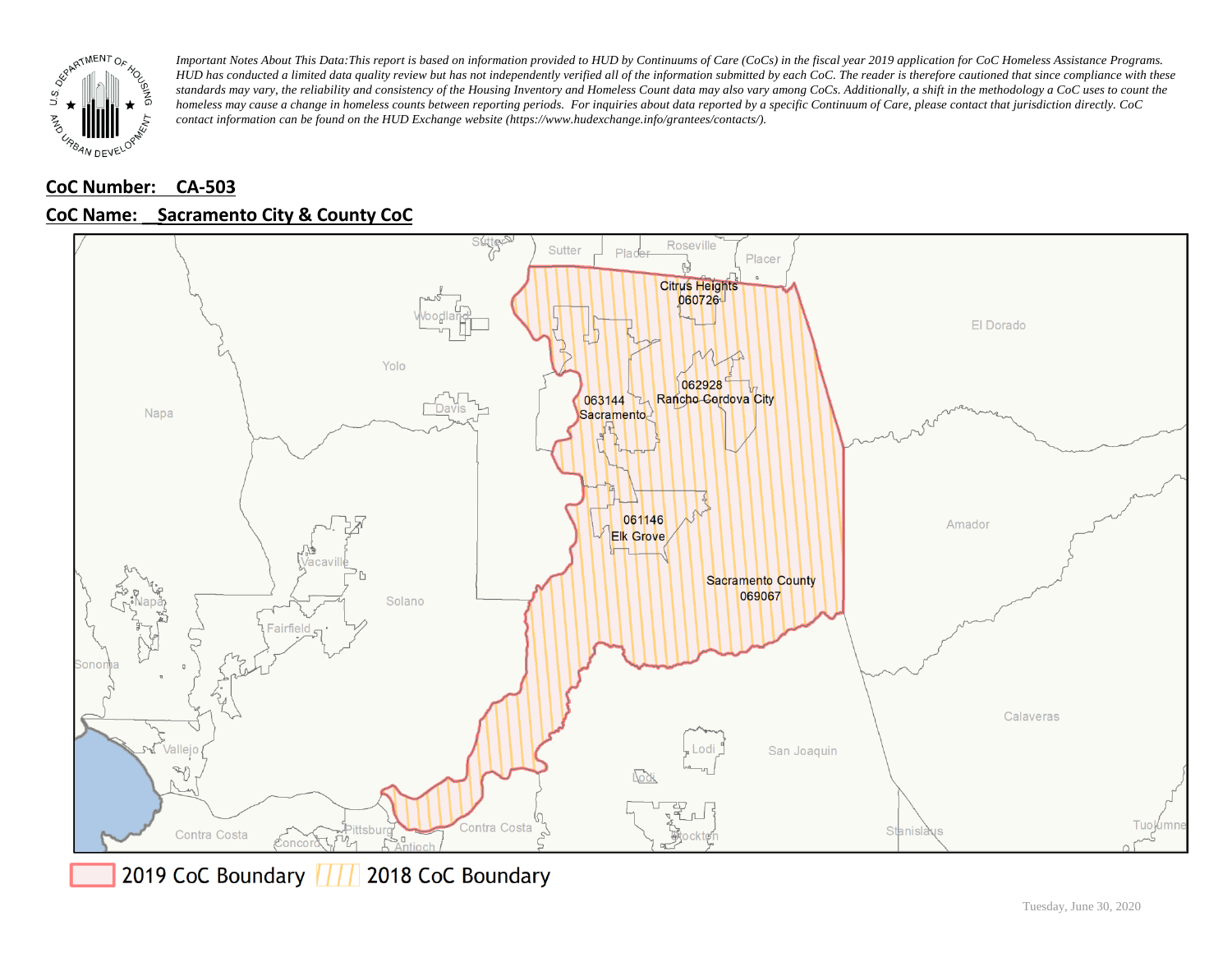

#### **CoC Number: CA-503**

#### **CoC Name: \_\_ Sacramento City & County CoC**

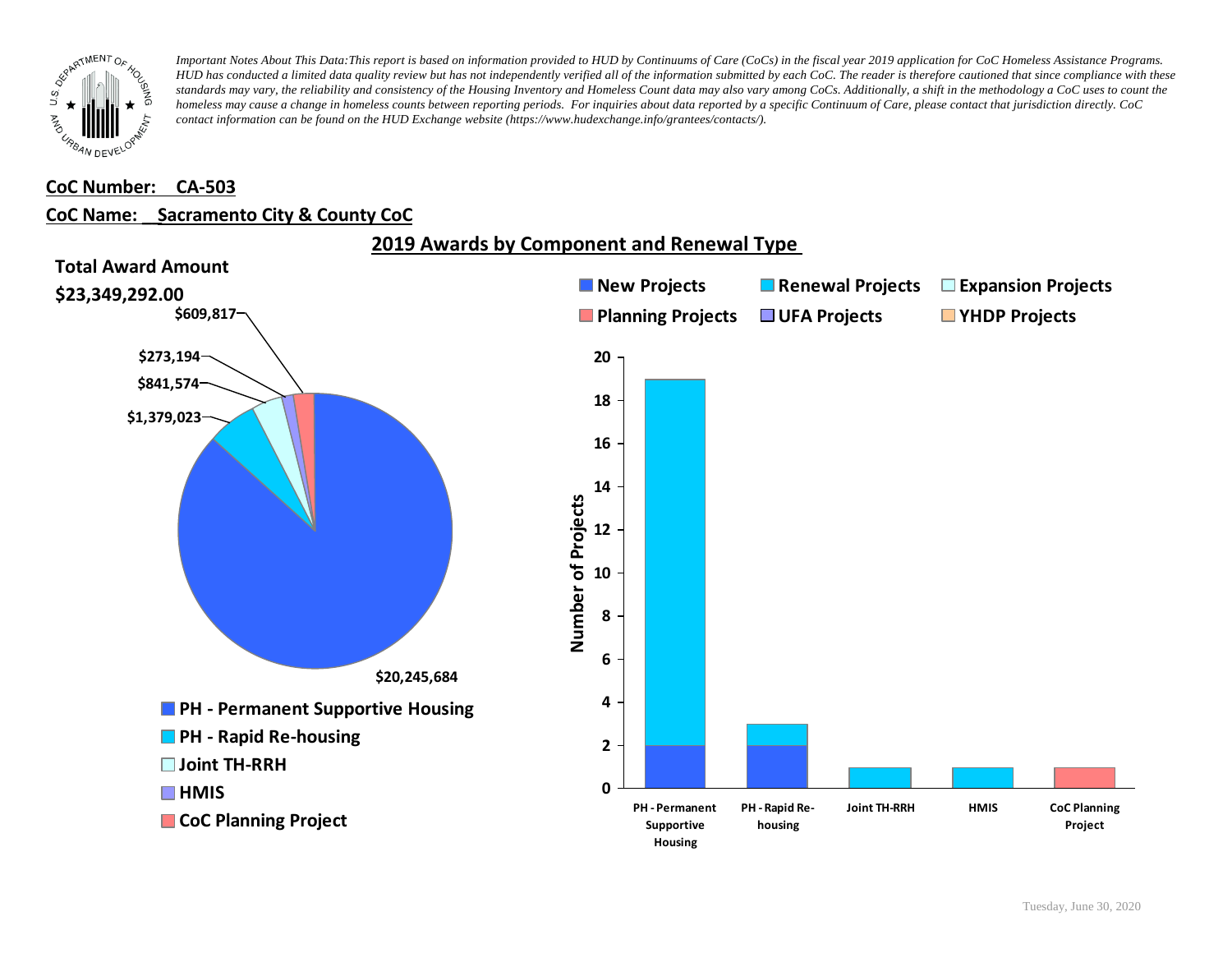

### **CoC Number: CA-503**

### **CoC Name: \_\_ Sacramento City & County CoC**



# **2019 Housing Inventory Summarized by Target Population and Bed Type**

<sup>1</sup> Adult & Child Beds refer to beds for households with one adult (age 18 or older) and at least one child (under the age of 18).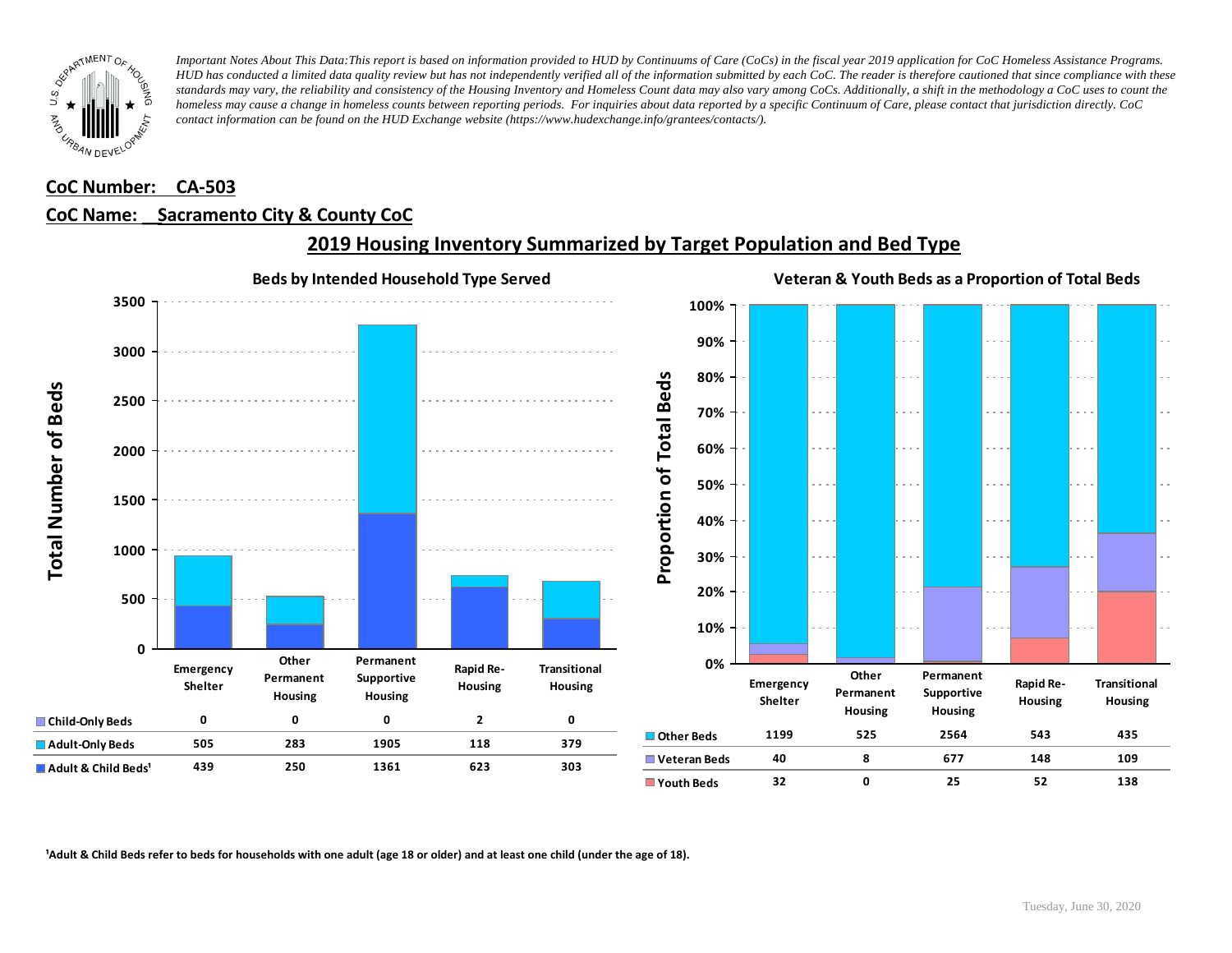

### **CoC Number: CA-503**

#### **CoC Name: \_\_ Sacramento City & County CoC**

# **2019 Point in Time Count Summarized by Household Type**



\* Safe Haven programs are included in the Transitional Housing category.

¹This category includes single adults, adult couples with no children, and groups of adults. ²This category includes households with one adult and at least one child under age 18.

³This category includes persons under age 18, including children in one-child households, adolescent parents and their children, adolescent siblings, or other household configurations composed only of children.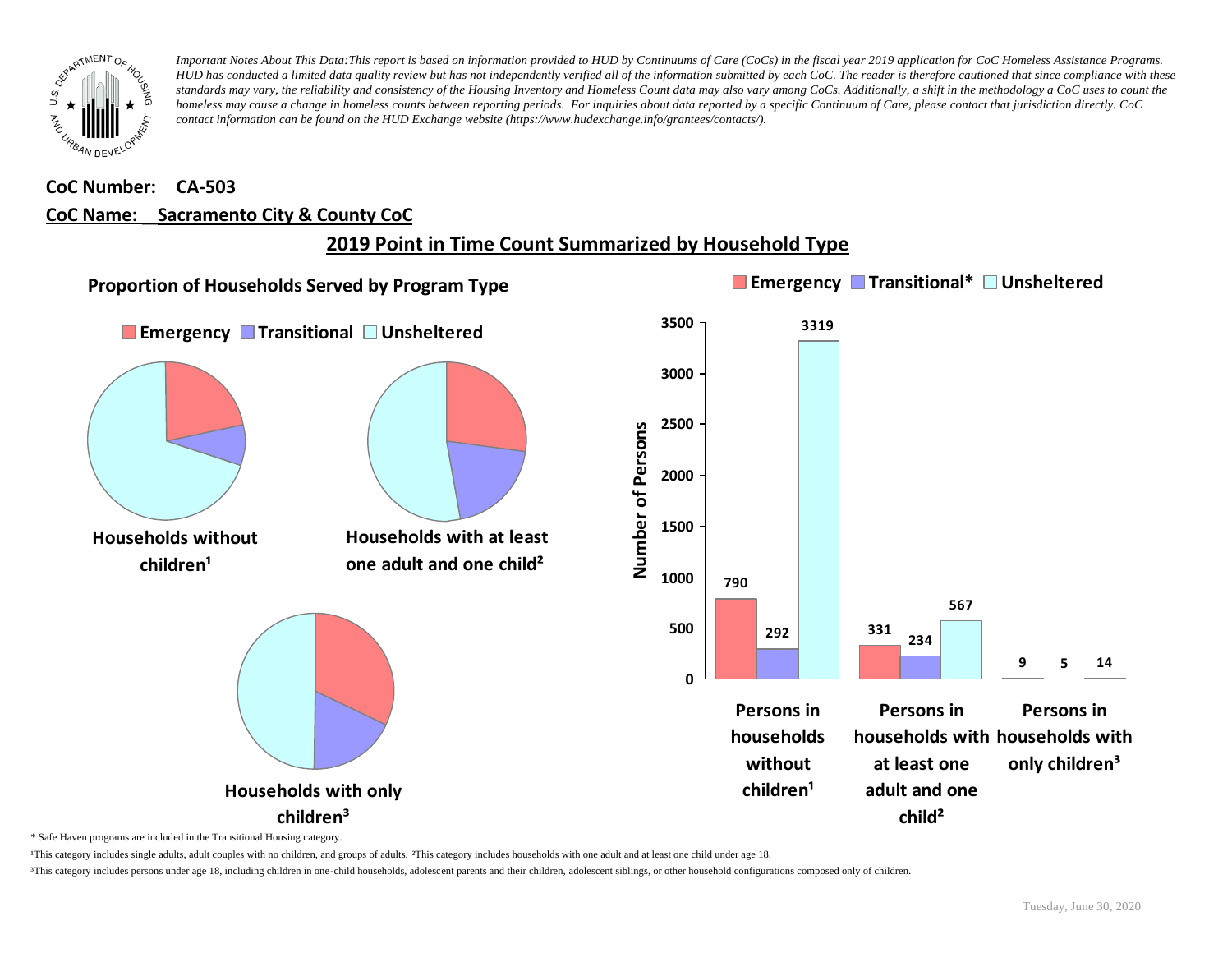

# **CoC Number: CA-503 CoC Name: \_\_ Sacramento City & County CoC**



## **2019 Point-In-Time Count Proportion of Persons in each Age Group by Household Type**

\* Safe Haven programs are included in the Transitional Housing category.

¹This category includes single adults, adult couples with no children, and groups of adults. ²This category includes households with one adult and at least one child under age 18.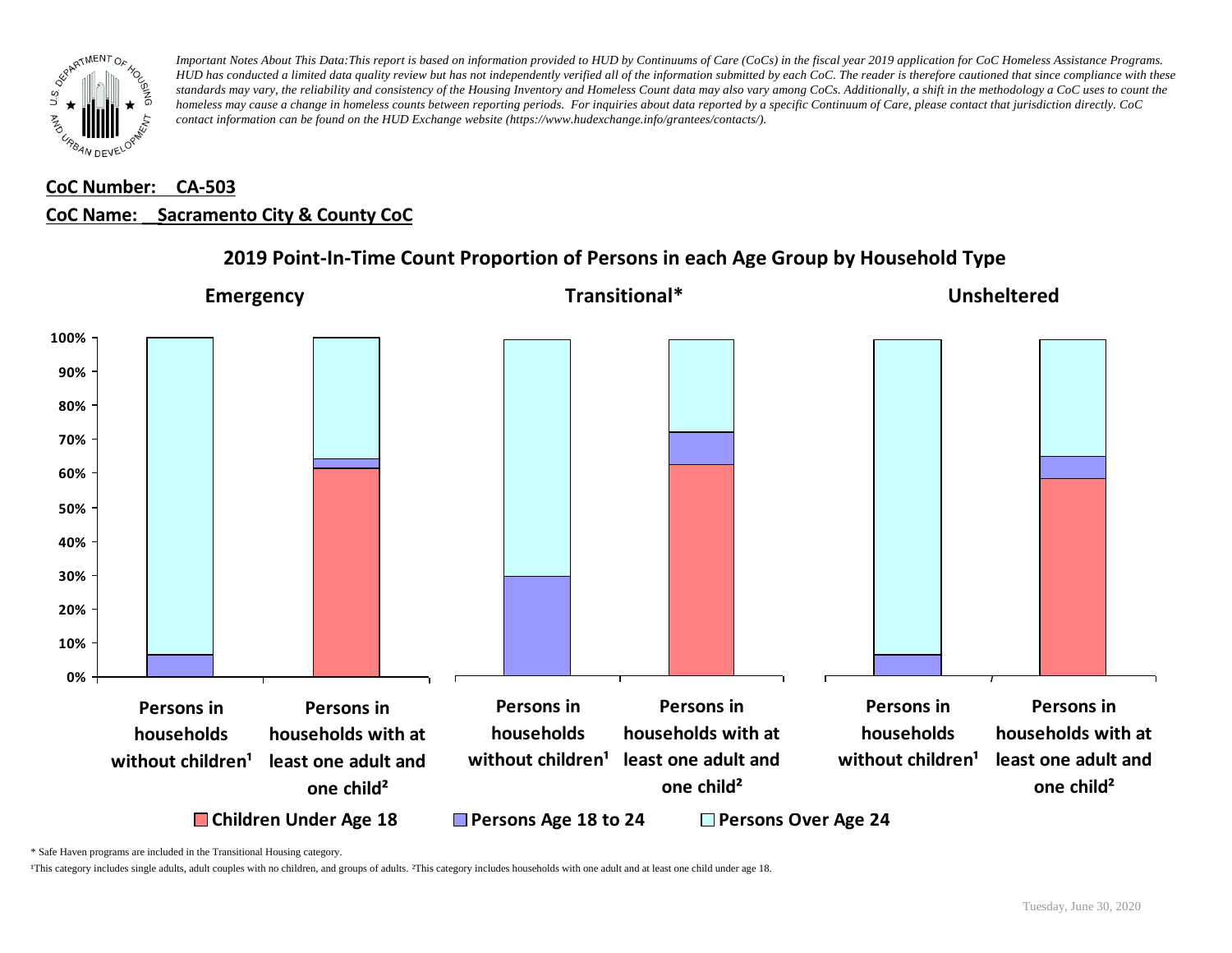

### **CoC Number: CA-503**

### **CoC Name: \_\_ Sacramento City & County CoC**



## **2019 Point in Time Count Summarized by Chronically Homeless by Household Type**

\* Safe Haven programs are included in the Transitional Housing category.

¹This category includes single adults, adult couples with no children, and groups of adults. ²This category includes households with one adult and at least one child under age 18.

³This category includes persons under age 18, including children in one -child households, adolescent parents and their children, adolescent siblings, or other household configurations composed only of children.